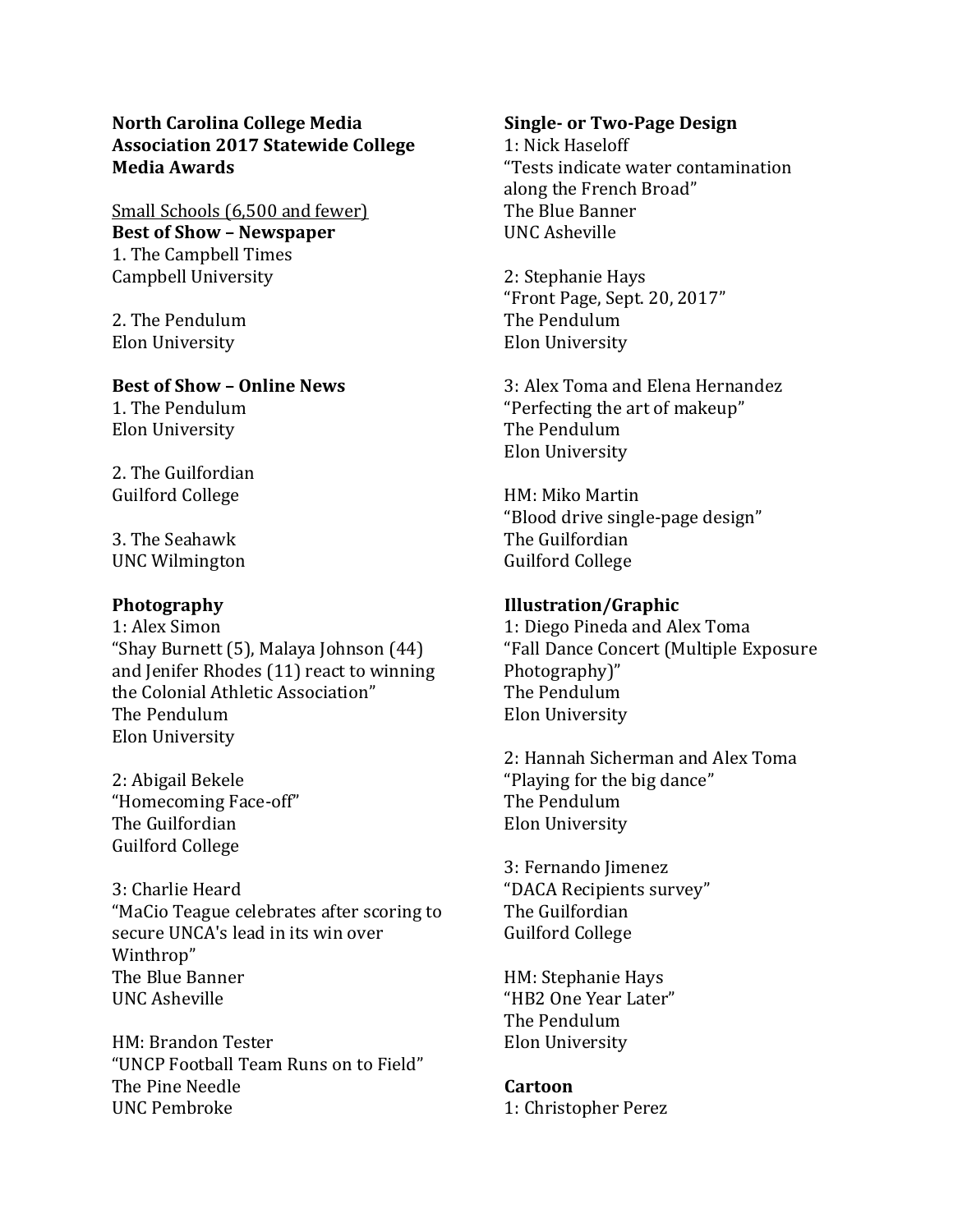"Saudi Arabian citizen computer" The Guilfordian Guilford College

2: Ree Plumley "Other people's cultures should not be worn as costumes" The Pendulum Elon University

## **Digital Storytelling**

1: Emmanuel Morgan "When Connie Book left Elon two years ago, her journey to the presidency had just begun" The Pendulum Elon University

2: Bryan Anderson "Elon administration grapples with legal demands, safety concerns of immigration ban" The Pendulum Elon University

3: John Curtis and Paige Pauroso "Substance abuse, mental health resources aim to ease college transition" The Pendulum Elon University

HM: Eli Choplin and James Hughes "Unique UNCA: Zax Milkereit" The Blue Banner UNC Asheville

HM: Dean Willms and Martinique Evans "When Living is the Only Option" The Peace Times William Peace University

# **News Writing**

1: Brooke Randle "UNCA aims to provide education to inmates" The Blue Banner

UNC Asheville

2: Diego Pineda "It Happens Here, Too" The Pendulum Elon University

3: Ka'Deem Wynn "The Land of Opportunity?" The Campbell Times Campbell University

HM: Abigail Pore "It's 10:14, what's up with the WiFi?" The Campbell Times Campbell University

HM: Emmanuel Morgan "WHO ARE THE CANDIDATES?" The Pendulum Elon University

## **Feature Writing**

1: Sarah Shadburne "UNC Asheville sculpture student plays with ideas of love" The Blue Banner UNC Asheville

2: Karrigan Monk "Blue Ridge Rollergirls foster community in Asheville" The Blue Banner UNC Asheville

3: Deirdre Kronschnabel "A fur-ever classic: Elon theater updates 'Cats' aesthetic" The Pendulum Elon University

HM: Rachel Davis "15 Minutes with Katie Bradley" The Campbell Times Campbell University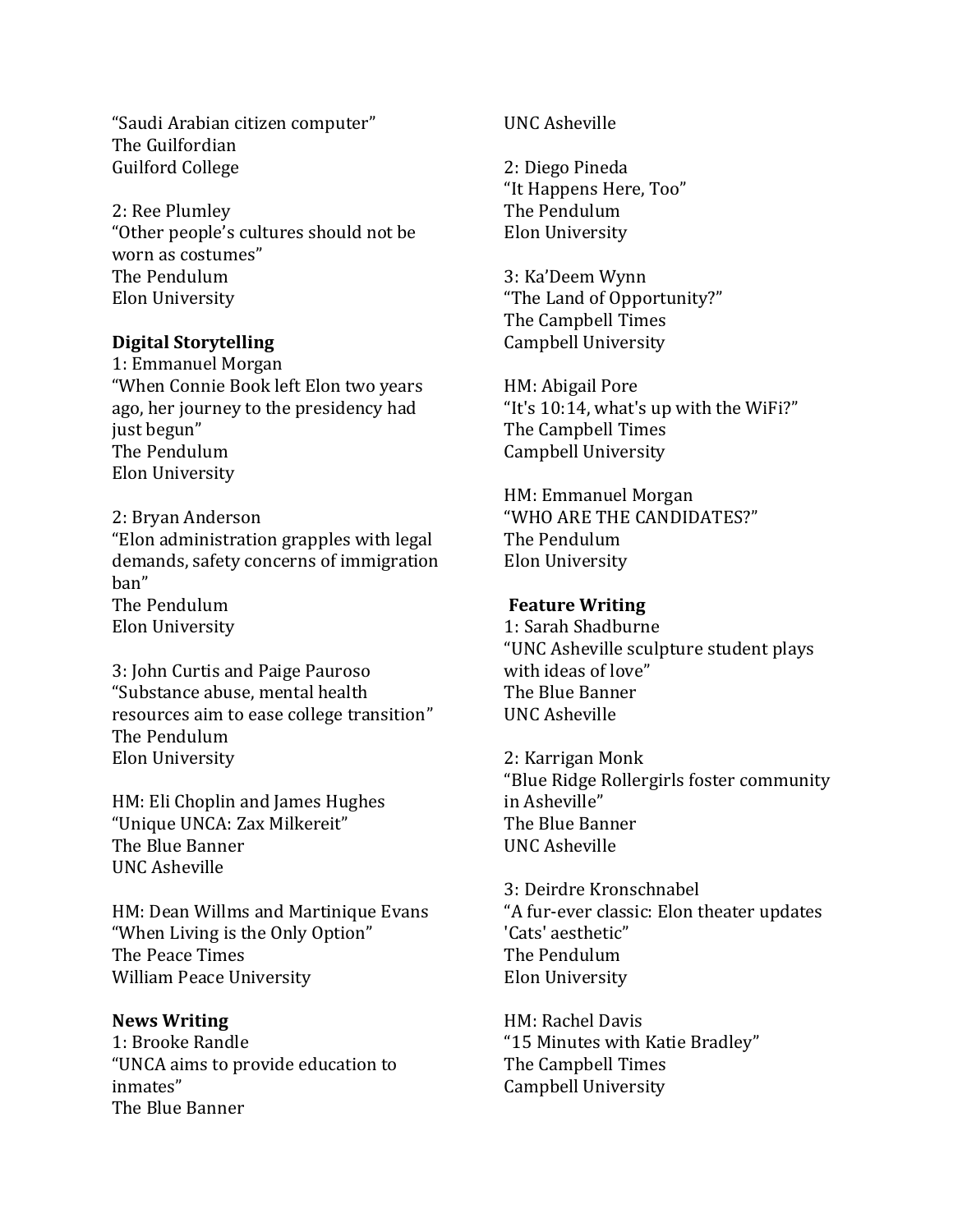#### **Sports Writing**

1: Emmanuel Morgan "The revival of Elon's football program" The Pendulum Elon University

2: Tommy Hamzik "Fulfilling a Vision" The Pendulum Elon University

3: DaeQuan Fitzgerald "Students, faculty claim inequity in sports" The Guilfordian Guilford College

HM: Breanna Cary "A Grand Slam Ending" The Peace Times William Peace University

HM: Alex Simon "A Surprising Change" The Pendulum Elon University

#### **Opinion Writing**

1: Rachel Davis "Time to trash the White Trash Bash" The Campbell Times Campbell University

2: Olivia Ryan "Mental illness affects everyone — let's take it seriously" The Pendulum Elon University

3: Staff "Final presidential candidates should be made public" The Pendulum Elon University

HM: Cole Greene

"Bladerunner 2049 Review" The Peace Times William Peace University

HM: Timothy Crowell "Why I changed my mind about same-sex marriage" The Collegian Greensboro College

Large Schools (more than 6,500) **Best of Show – Newspaper**  1: The Daily Tar Heel UNC-Chapel Hill

2: Nubian Message N.C. State University

3: The East Carolinian East Carolina University

**Best of Show – Online News** 

1: The Daily Tar Heel UNC-Chapel Hill

2: The East Carolinian East Carolina University

3: The Appalachian Online Appalachian State University

## **Photography**

1: Nick Faulkner "Downtown Raleigh Fire" Technician N.C. State University

2: Kaydee Gawlik "Women's march" Technician N.C. State University

3: Sorena Dadgar "Sex Issue cover" Nubian Message N.C. State University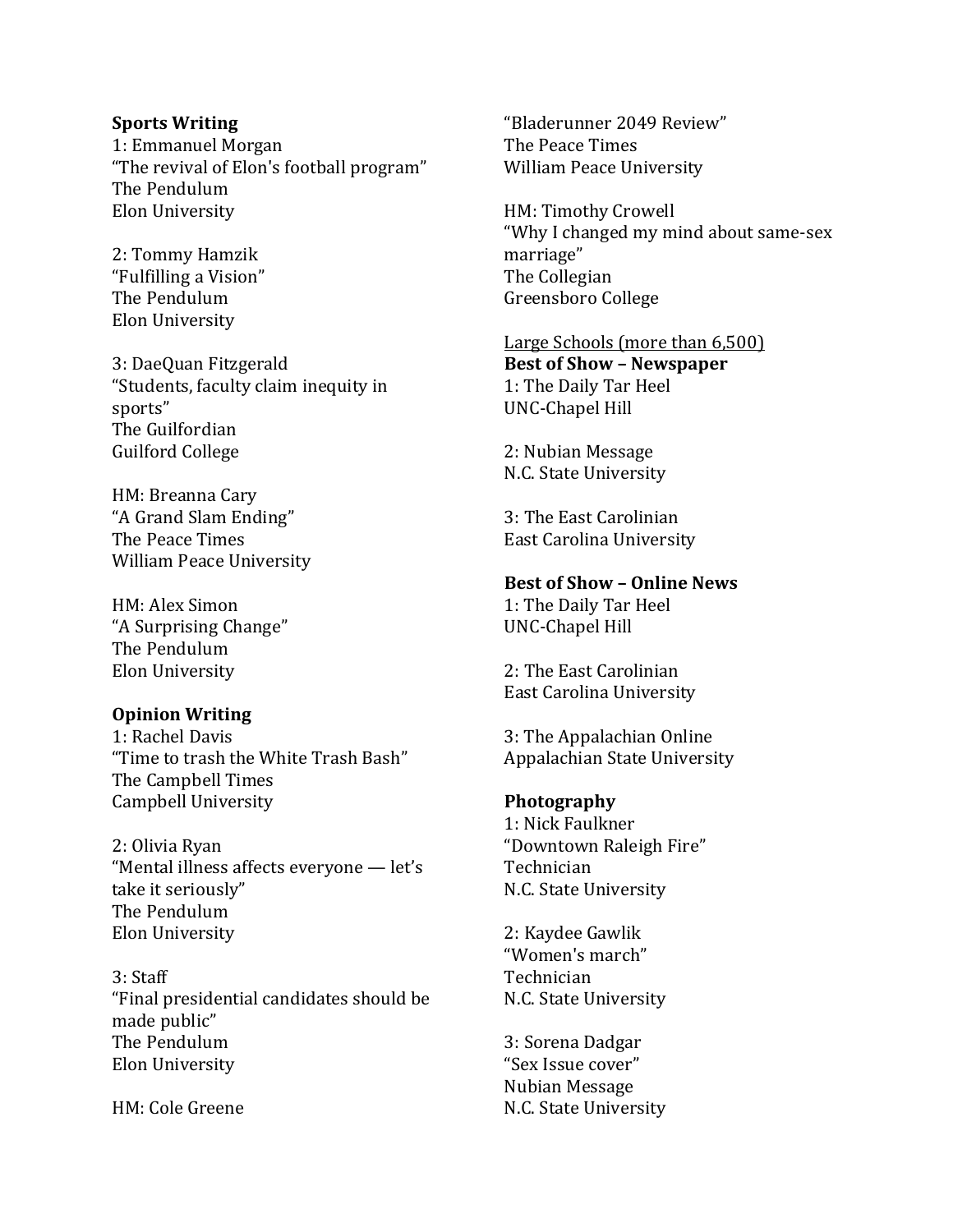HM: Amrita Malur "Native heritage cover" Nubian Message N.C. State University

HM: Hayley Canal "SAGA Drag Show" The Appalachian Appalachian State University

#### **Single- or Two-Page Design**

1: Nora Smith "Democracy in the High Country" The Appalachian Appalachian State University

2: Emily Yue "The Community Issue" The Daily Tar Heel UNC-Chapel Hill

3: José Valle "Victory" The Daily Tar Heel UNC-Chapel Hill

HM: Brittany Johnson "What Happened to Willie Grimes?" The A&T Register N.C. A&T State University

HM: Allona Wilkerson "Black History timeline" Nubian Message N.C. State University

#### **Illustration/Graphic**

1: Allona Wilkerson "Welcome Wolfpack cover graphic" Nubian Message N.C. State University

2: Savannah Faircloth "UNC is more than a brand" The Daily Tar Heel

#### UNC-Chapel Hill

3: Nora Smith "Design for The Appalachian" The Appalachian Appalachian State University

HM: Emily Yue "The Community Issue" The Daily Tar Heel UNC-Chapel Hill

HM: Anna Lee "125 years of Pack Football graphic" Technician N.C. State University

### **Cartoon**

1: Emily Yue "Gun Control Cartoon" The Daily Tar Heel UNC-Chapel Hill

2: Sindy Huang "B-Sian: Resumes" Technician N.C. State University

3: Nick Weaver "I Don't Even Know: March Madness" Technician N.C. State University

HM: Lindsey Wise "Cone of Uncertainty" The Appalachian Appalachian State University

HM: Catalina Morris "Red Wolf Tails: NC Weather" Technician N.C. State University

#### **Digital Storytelling**

1: Tyler Hotz and Maleek Loyd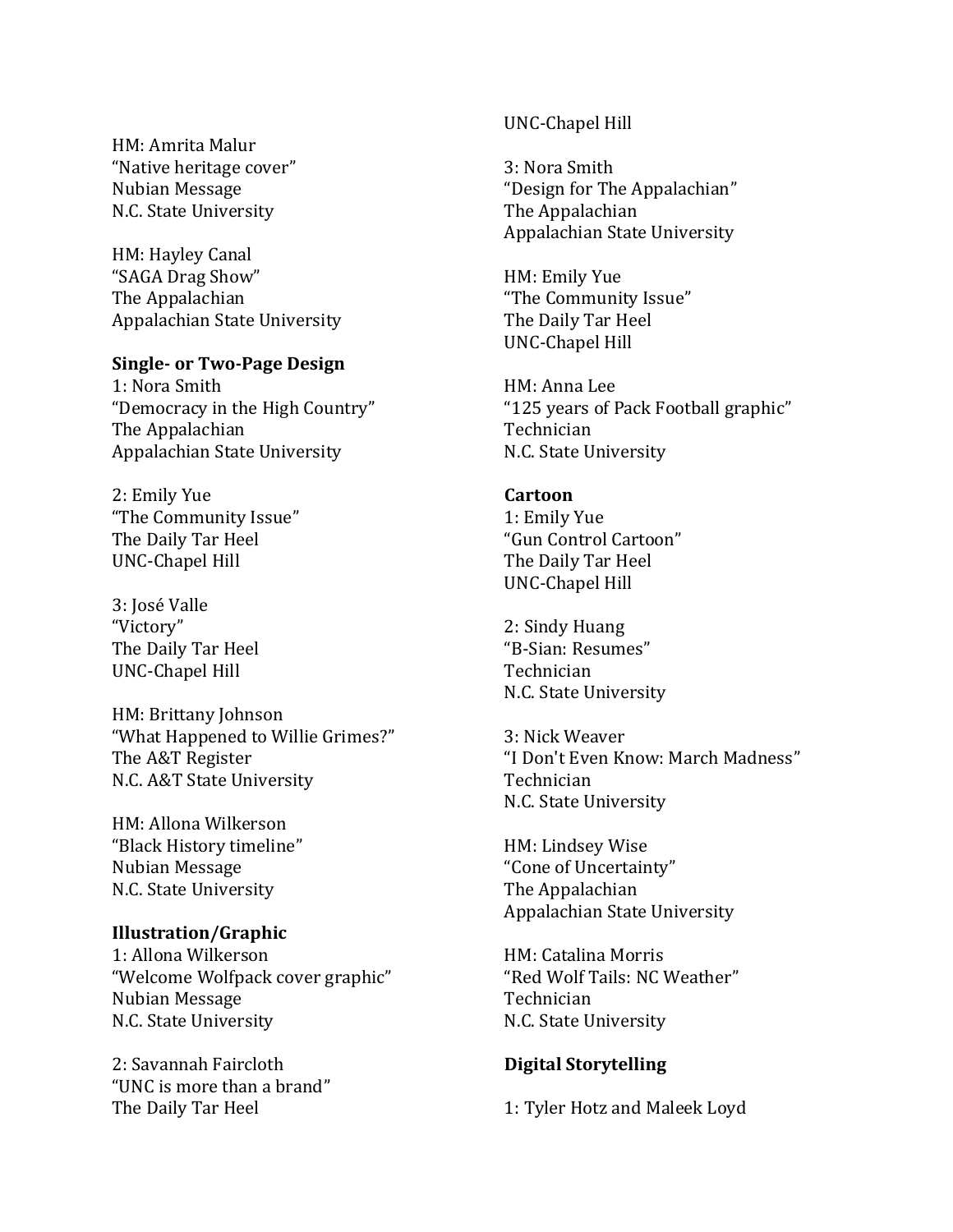"Sticking to her Heart" The Appalachian Appalachian State University

2: Moss Brennan, Hansen Dendinger, Maleek Loyd, Nora Smith and Halle Keighton "A Look into Health Services" The Appalachian Appalachian State University

#### **News Writing**

1: Tyler Newman "Plans for coping with Wilmington's growing traffic concern" The Seahawk UNC Wilmington

2: Blake Richardson "A child killed in his home leaves Baity Hill community reeling" The Daily Tar Heel UNC-Chapel Hill

3: Mary Dare Martin "Treasurer to face new preliminary impeachment hearing" Technician N.C. State University

HM: Jonathan Carter, Sara Darwish and Luke Perrin "Multi-alarm fire burns through construction site in downtown Raleigh" Technician N.C. State University

HM: Molly Horak, Myah Ward and Corey Risinger "Loud cries denounce Silent Sam" The Daily Tar Heel UNC-Chapel Hill

**Feature Writing** 1: Tyler Newman "Declining Carolina: The up-and-coming ghost towns of North Carolina" The Seahawk UNC Wilmington

2: Savannah Nguyen "The End of an Era: Randy Kelly" The Appalachian Appalachian State University

3: Gabriella Dionisio "From Cancer to Chi Omega: One student's uplifting journey" The Seahawk UNC Wilmington

HM: Rachel Jones "When all else has fallen" The Daily Tar Heel UNC-Chapel Hill

HM: Brittany Van Pelt "Theatre program opens new play" The A&T Register N.C. A&T State University

### **Sports Writing**

1: Alex Zietlow "Remembering the relief" The Daily Tar Heel UNC-Chapel Hill

2: Jason Huber "App-Michigan Relived 10 Years Later" The Appalachian Appalachian State University

3: Chapel Fowler "More fame, same Luke Maye" The Daily Tar Heel UNC-Chapel Hill

HM: Andrew Schnittker and Nick Sinopoli "NC State defensive linemen: 'We're brothers'" Technician N.C. State University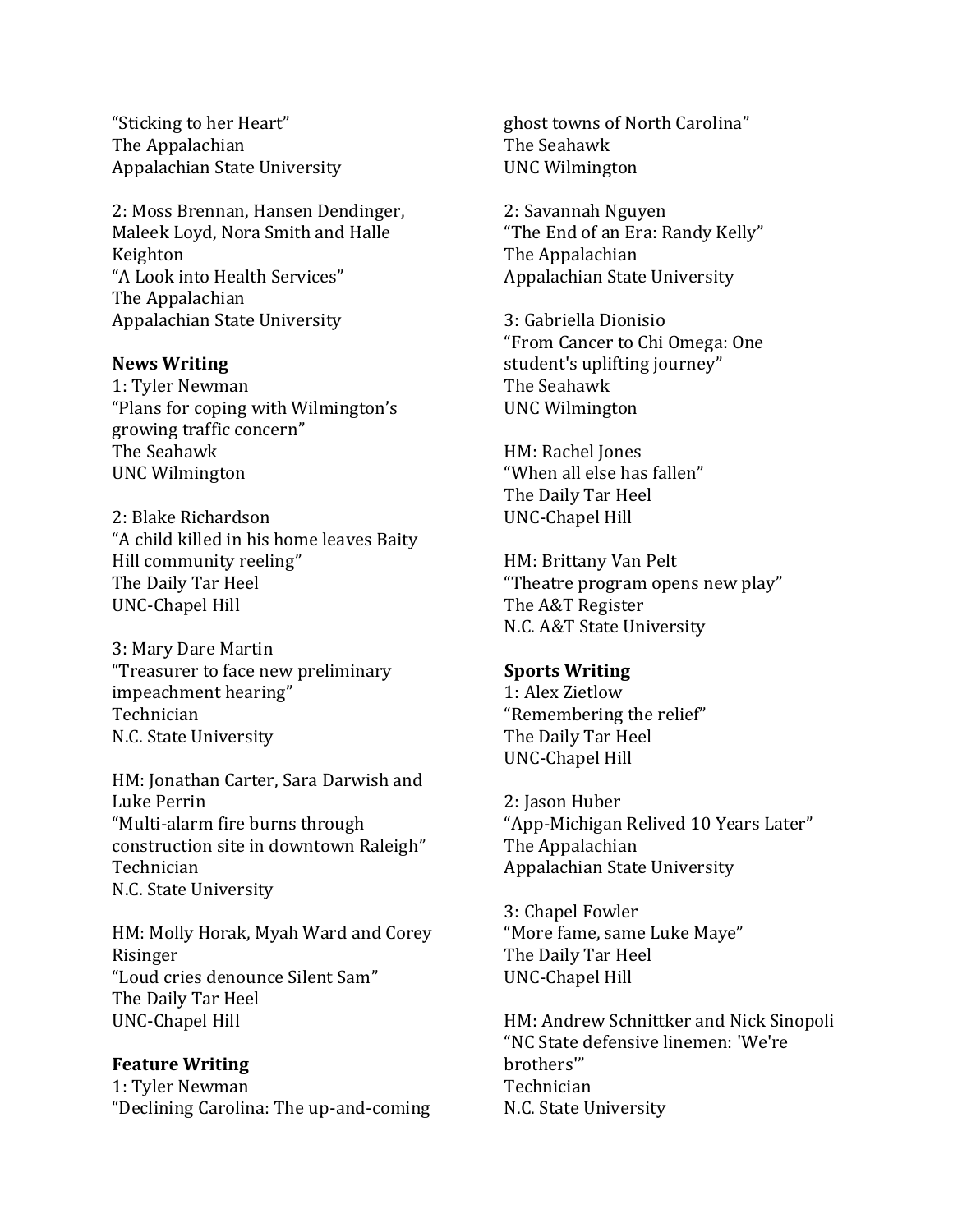HM: Corey Risinger "A chapter closes, six years later" The Daily Tar Heel UNC-Chapel Hill

## **Opinion Writing**

1: Alexander Peeples "We got away with it, but we still lost" The Daily Tar Heel UNC-Chapel Hill

2: Sarah Pohlman "It's still alcoholism even before you graduate" Technician N.C. State University

3: Nora Smith "Hate Erasure Puts Students at Risk" The Appalachian Appalachian State University

HM: Stephanie Tate "Goodbye Obama, the end of an era" Nubian Message N.C. State University

HM: Miriam Himes "Chaos in Catalonia: Finding yourself where you started" The Seahawk UNC Wilmington

## **Literary Magazines Best of Show** 1: The Peel Appalachian State University

2: Windhover N.C. State University

**Poetry** 1: Andrew Hachey "To Be Good" Atlantis Magazine

## UNC Wilmington

2: Gabby Timbrook "Braids" The Peel Appalachian State University

3: Holly Gambrell "Graves and Grays" Apogee Magazine High Point University

HM: Nicole Zelniker "Autoimmune" The Greenleaf Review Guilford College

HM: K. Layne Smith "Samaritan" Second Story Journal UNC Wilmington

## **Nonfiction**

1: Lizzie Bankowski "The Left One" Atlantis Magazine UNC Wilmington

2: Kenny Jeffrey "Roger Atkins" The Peel Appalachian State University

3: Sir TemplingBalm SkuzzBernap the thirs (with an S)  $\mathbf{u}$   $\mathbf{v}$ 

The Greenleaf Review Guilford College

## **Fiction** 1: Nikki Kroushl "Happy" Second Story Journal UNC Wilmington

2: Nicholas Bradsher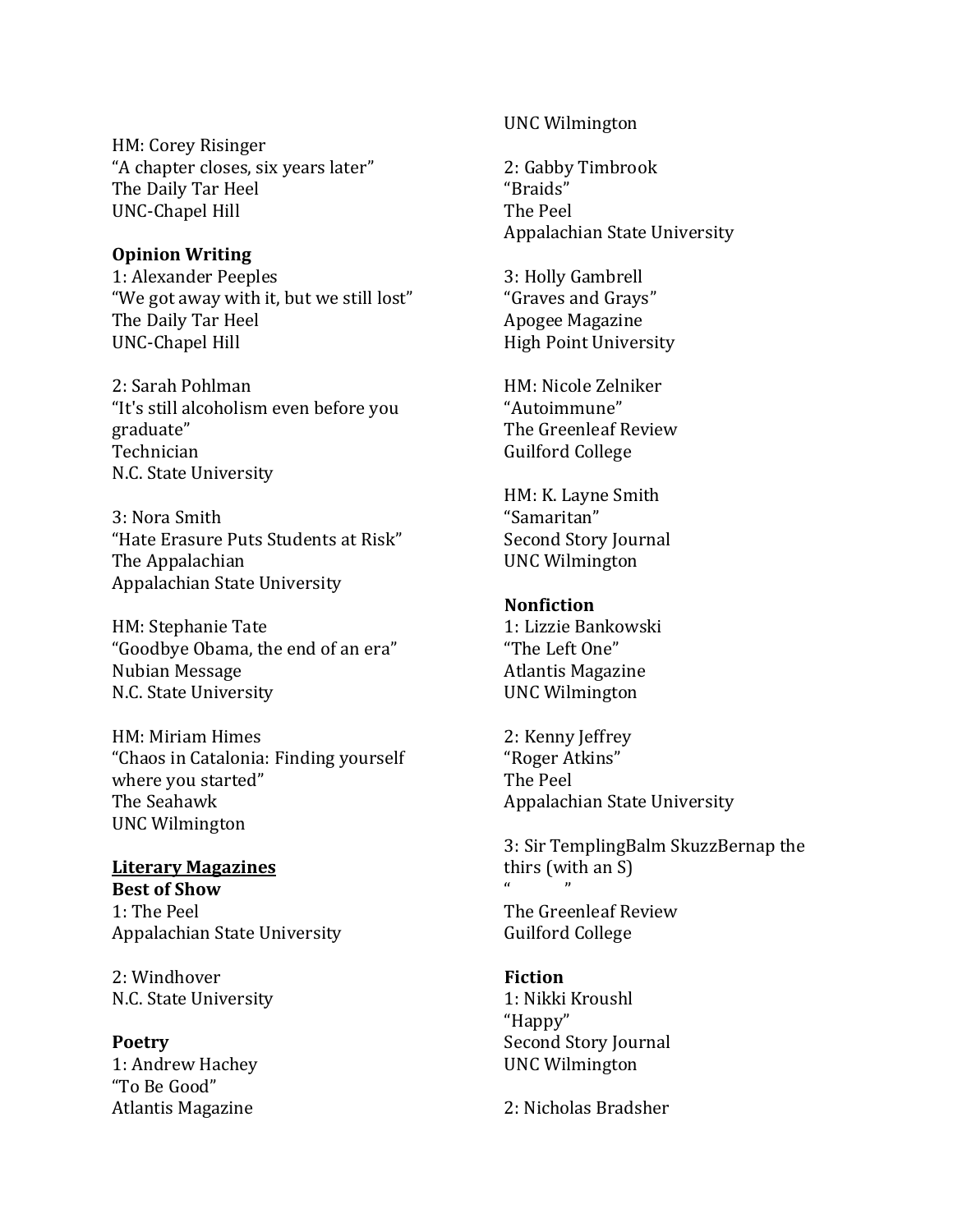"Habits" Windhover N.C. State University

3: Logan Winstead "Beside Her" Windhover N.C. State University

HM: Kate Weaver "The Aftermath" Agora Belmont Abbey College

HM: Ahmad Alhomsi "Salem is a Smart Boy" The Peel Appalachian State University

## **Photography/ Art**

1: Zachary Kracht "Powder" Atlantis Magazine UNC Wilmington

2: Allison Lindsey "Blue ponchos" The Phoenix Pfeiffer University

3: Lex Poolos "Untitled" Apogee Magazine High Point University

HM: Gloria Evans Singleton-Kahn "Rolling Hill" The Greenleaf Review Guilford College

## **Two-Page Spread**

1: Joachim Gawryolek "Metaxy"/ "Structure Variations" Windhover N.C. State University

2: Andrew Gainey and Crystal Rothrock "Postcard from Poland, 1939 & City Frozen in Time" The Lyre Greensboro College

3: Lily Frame and Kat Brazel "Dawn of the Day/Esmeralda County, Nevada" Atlantis Magazine UNC Wilmington

### Yearbook **Best of Show**

1. Agromeck N.C. State University

2. Phi Psi Cli Elon University

## **Student Life Copy**

1: Tommy Hamzik "Leaving a legacy" Phi Psi Cli Elon University

2: Stephanie Tate "Screenshot Scandal" Agromeck N.C. State University

3: Molly Donovan "Paper or Plastic" Agromeck N.C. State University

## **Sports Copy**

1: Lane Pritchard "Phoenix Phanatics Pump Up the Games" Phi Psi Cli Elon University

2: Kimberly Honiball "Lace-em up" Phi Psi Cli